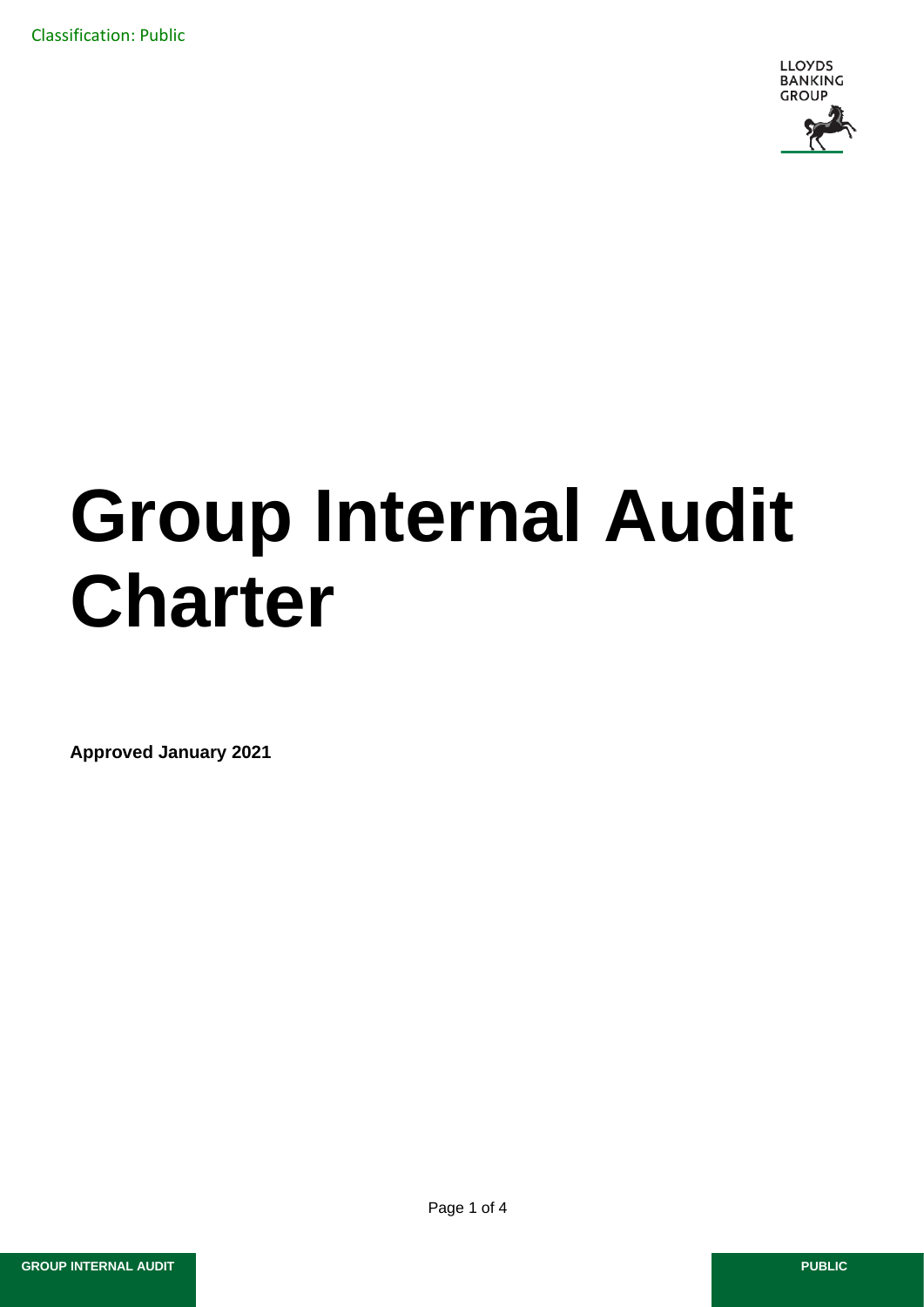

## **1. INTRODUCTION**

The Group Internal Audit Charter defines the purpose of Group Internal Audit (GIA) for Lloyds Banking Group plc and its subsidiaries ("the Group"). GIA includes Internal Audit (IA) and Group Conduct Investigations (GCI).

This Charter applies to all of the Group, including key subsidiaries below, each of which are separate regulated legal entities:

- Lloyds Bank plc and Bank of Scotland plc (the Ring Fenced Bank)
- Lloyds Bank Corporate Markets plc
- Scottish Widows Group Ltd

It will be presented to the Groups and key subsidiary Board Audit Committees for approval when material changes are made to the Charter.

## **2. INTERNAL AUDIT**

## **2.1 ROLE OF INTERNAL AUDIT**

- 2.1.1 The primary role of IA is to help the Board and Executive Management protect the assets, reputation and sustainability of the Group. IA does this by:
	- Assessing whether all significant risks are identified and reported appropriately to the Board and Executive Management of the Group and key subsidiaries;
	- Assessing the design and operation of key controls to determine whether they are effective at mitigating significant risks e.g. to ensure customers are treated fairly, to protect the capital and / or financial position; and
	- Challenging Executive Management to improve the effectiveness of governance, risk management and internal controls by providing assurance over the effectiveness of the first and second line of defence functions.
- 2.1.2 IA acts as a single independent internal audit function, reporting to the Group Audit Committee and the Board Audit Committees of the key subsidiaries.
- 2.1.3 IA undertakes assurance activity to assess the effectiveness of first and second line management in identifying and mitigating risks through performing reviews and engaging with committees / executive management, providing opinion, challenge and informal advice on risk and the state of the control environment.
- 2.1.4 IA does not perform consulting engagements.
- 2.1.5 Where appropriate, IA may also provide assurance to external parties including regulators and similar industry bodies. This assurance follows standard IA audit methodology and procedures.
- 2.1.6 The IA Vision is to be ''a leading internal audit function", the IA Purpose is to "keep the Group secure and sustainable".

#### **2.2 SCOPE AND PURPOSE OF INTERNAL AUDIT**

2.2.1 IA is the third line of defence within the Group's Risk Management Framework.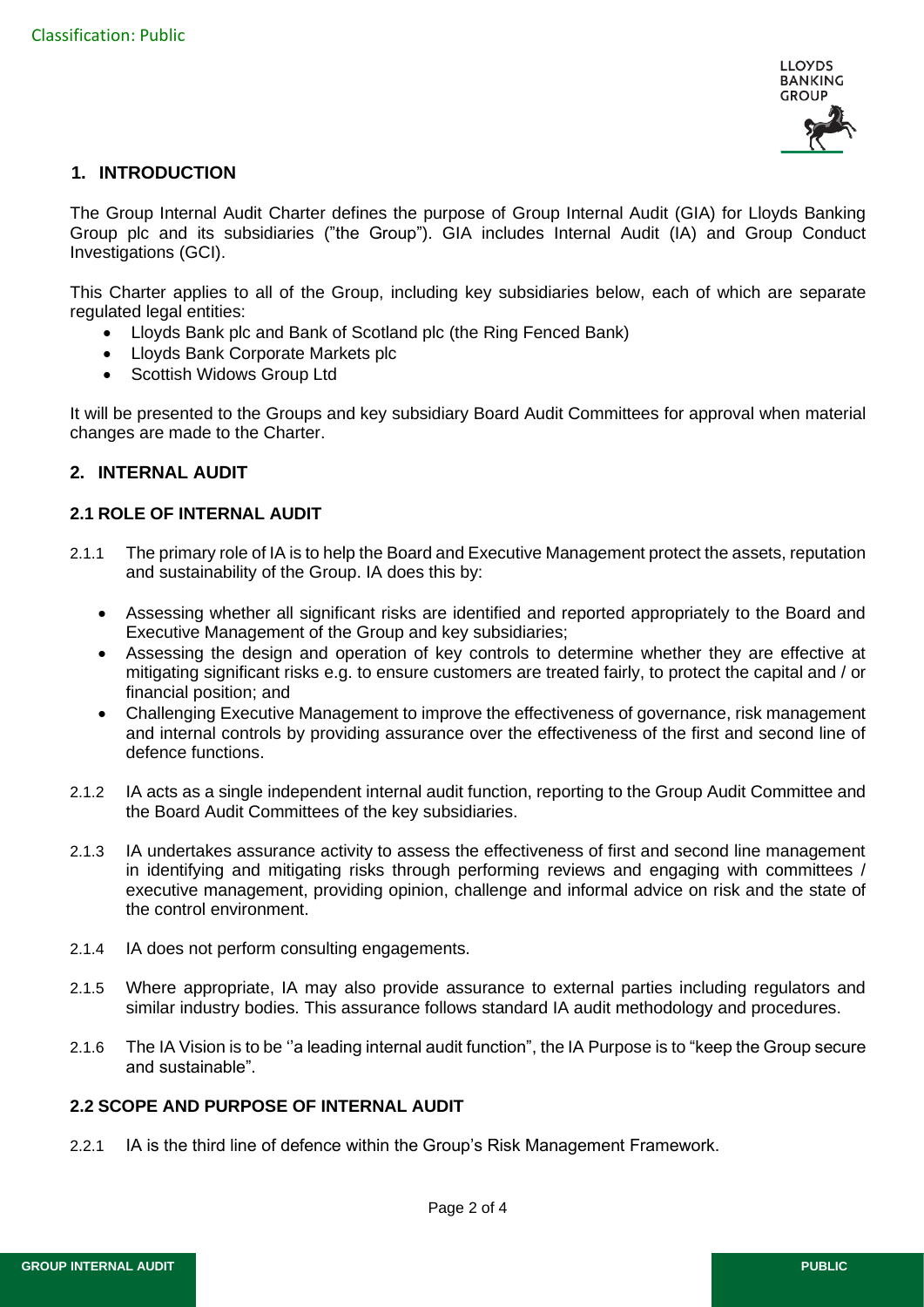

- 2.2.2 The scope of IA's work is unrestricted and is based on IA's independent assessment of the key risks faced by the Group, and its key subsidiaries, and how effectively these risks are being managed.
- 2.2.3 IA undertakes assurance projects or related engagements that can be at the request of the relevant Audit Committee or a third party. In addition, IA may review lessons learned analysis if a significant adverse event has occurred. IA validates that management actions arising from audits have sustainably remediated the control weaknesses identified.

## **2.3 INTERNAL AUDIT INDEPENDENCE AND AUTHORITY**

- 2.3.1 IA receives its authority from the Group Audit Committee.
- 2.3.2 IA has a full, free and unrestricted right of access to all of the Group's records, personnel, fora, property and management information, necessary to discharge its responsibilities.
- 2.3.3 IA is independent of the Group's operational management and has no direct operational responsibility or authority over the activities it reviews.
- 2.3.4 The Group Chief Internal Auditor (Group CIA) has a direct reporting line to the Chair of the Group Audit Committee and a secondary reporting line to the Group Chief Executive for administrative purposes only.
- 2.3.5 All IA staff report directly or indirectly to the Group CIA. They are responsible for being independent, objective, and constructive in the conduct of their work and avoiding conflicts of interest and personal, business or other issues that may impair impartiality.
- 2.3.6 Audit Directors who are CIAs of subsidiaries report directly/indirectly to the Group CIA, in addition to any required reporting line to the governance structure of the subsidiary.

## **2.4 STANDARDS OF INTERNAL AUDIT PRACTICE**

- 2.4.1 IA operates in accordance with the CIIA International Professional Practices Framework (IPPF), which includes the International Standards for the Professional Practice of Internal Auditing and the Code of Ethics. Additionally, IA operates in accordance with the CIIA guidance on Effective Internal Audit in the Financial Services Sector and relevant regulatory requirements and guidelines for internal audit in relevant jurisdictions.
- 2.4.2 IA staff are required to follow the CIIA's Code of Ethics which is a statement of principles and expectations governing behaviour required in the conduct of internal auditing.
- 2.4.3 In addition, GIA staff must comply with the Group's policies and procedures together with relevant professional bodies' standards of conduct, and possess the knowledge, skills and disciplines necessary to discharge their responsibilities.

# **3. GROUP CONDUCT INVESTIGATIONS**

- 3.1 GCI activities include managing whistleblowing and severe and material event investigations.
- 3.2 GCI provides confidential support and guidance for colleagues reporting a matter when dealing with an internal investigation or raising a concern, as well as overseeing conduct related allegations.